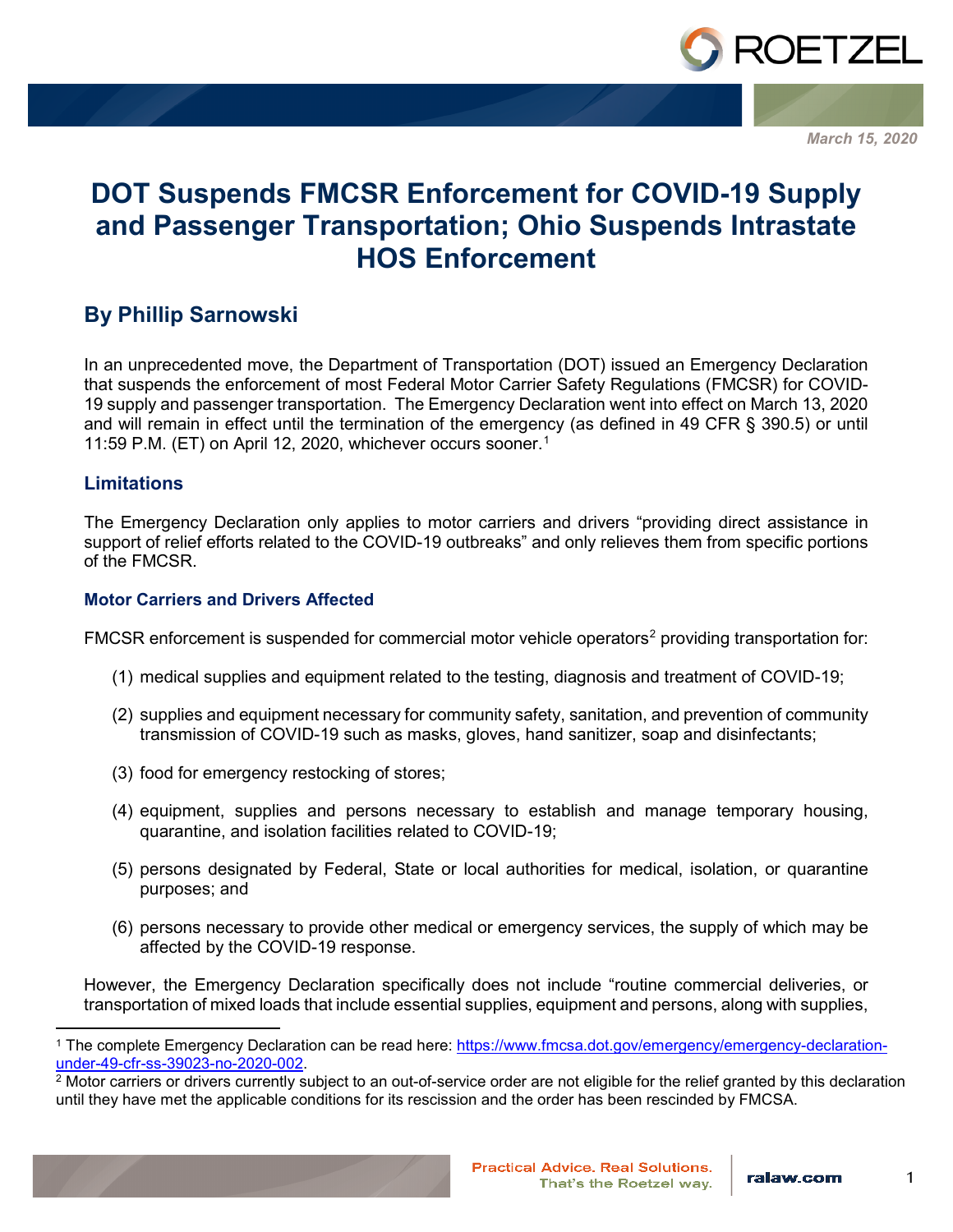

equipment and persons that are not being transported in support of emergency relief efforts related to the COVID-19 outbreaks."

The Emergency Declaration's application terminates when a driver or commercial motor vehicle is used for anything unrelated to the COVID-19 outbreaks or when it is dispatched to another location to begin operations in commerce. Upon termination, the FMCSRs apply in full effect, except that a driver may return empty to the motor carrier's terminal or the driver's normal work reporting location without complying with the regulations. However, if the driver informs the motor carrier that he or she needs immediate rest, the driver must be permitted at least 10 consecutive hours off duty before the driver is required to return to the motor carrier's terminal or the driver's normal reporting location. Once the driver has returned to the terminal or other location, the driver must be relieved of all duty and responsibilities and must receive a minimum of 10 hours off duty if transporting property, and 8 hours if transporting passengers.

#### **FMCSRs Not Suspended:**

The Emergency Declaration specifically excluded the following regulations from the enforcement suspension:

- (1) the controlled substances and alcohol use and testing requirements (49 CFR Part 382);
- (2) the commercial driver's license requirements (49 CFR Part 383);
- (3) the financial responsibility (insurance) requirements (49 CFR Part 387);
- (4) the hazardous material regulations (49 CFR Parts 100-180);
- (5) applicable size and weight requirements;
- (6) or any other portion of the regulations not specifically exempted under to 49 CFR § 390.23.

The most significant FMCSR affected by the Emergency Declaration is the Hours-of-Service (HOS) regulation for commercial motor vehicle operators. But motor carriers and their drivers must carefully review the above requirements pertaining to what loads are exempt (i.e., those providing direct assistance to COVID-19 relief) and those that are not (i.e., mixed loads, etc.) to avoid violating the FMCSRs that are still in effect and may apply to their operations.

#### **Ohio's Suspension of HOS Enforcement**

The Public Utilities Commission of Ohio (PUCO) similarly granted regulatory relief from the Ohio intrastate HOS requirements under R.C. 4923.02(C) and Rule 4901:2-5-05(A)(3) "for the intrastate transportation of relief supplies including consumer goods and medical supplies."<sup>[3](#page-1-0)</sup> Commercial motor vehicle operators that seek exemption under this rule must carry a copy of the PUCO announcement in their vehicles at all times. Otherwise, the intrastate HOS exemption will not apply. The intrastate HOS exemption will continue until 11:59 P.M. (ET) on March 27, 2020.

<span id="page-1-0"></span><sup>&</sup>lt;sup>3</sup> The Ohio declaration can be found here: [https://www.puco.ohio.gov/information-by-industry/motor-carrier-industry](https://www.puco.ohio.gov/information-by-industry/motor-carrier-industry-information/puco-extends-hours-of-service-relief-to-intrastate-truckers/)[information/puco-extends-hours-of-service-relief-to-intrastate-truckers/.](https://www.puco.ohio.gov/information-by-industry/motor-carrier-industry-information/puco-extends-hours-of-service-relief-to-intrastate-truckers/)